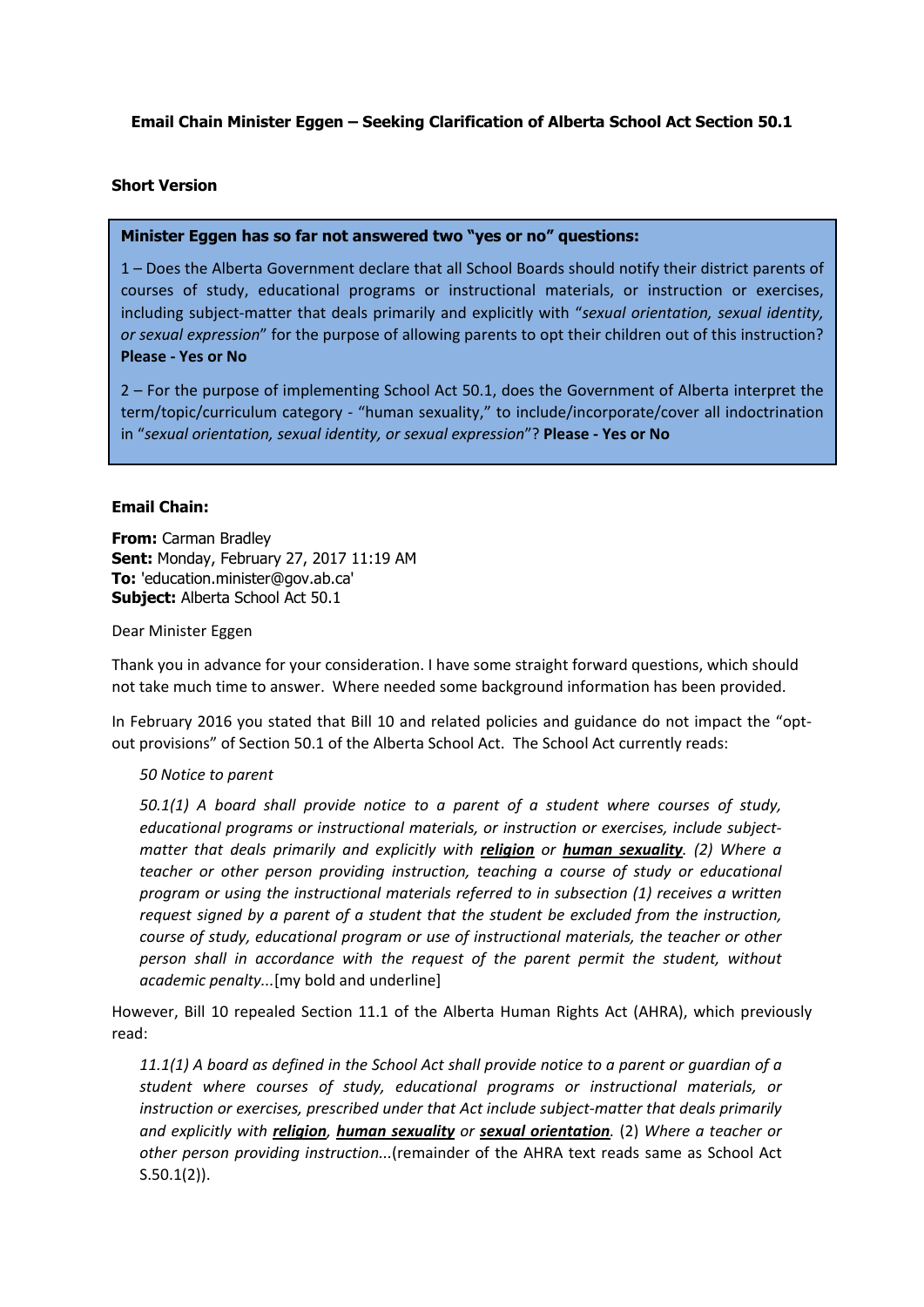Since the repeal of the "Parental Opt-Out Provision" (AHRA S.11.1), which was used for withdrawing our children from *religion, human sexuality or sexual orientation* indoctrination, the usefulness of the remaining opt-out provision (School Act S.50.1) to specifically avoid **sexual orientation** instruction is in question. It appears that all of Section 11.1 of the AHRA was repealed solely to rescind the need to notify parents of indoctrination in **sexual orientation**; otherwise the School Act and AHRA texts are identical for all intents and purposes.

**Q1 - Will you clarify whether parents are still to be notified of all human sexuality and all sexual orientation indoctrination (including variant genders and sexual expressions), for the purpose of allowing parents to exercise their right to withdraw (opt-out) their children from the instruction in accordance with the Alberta School Act?** 

I note that the term "**human sexuality**" does not exist in the new "*Ontario Health and Physical Education Curriculum*" although the terms "sexuality," "healthy sexuality," "gender identities" and "sexual orientations" do. The Ontario Curriculum declares a goal to "*achieve acceptance of all gender identities and sexual expressions."*

**Q2 – Will you clarify what the legal obligation will be for schools, and the practical use of School Act S.50.1 will be for parents, if the term "human sexuality" does not exist in the forthcoming Alberta "***Health and Physical Education Curriculum;***" and if instruction in sexual orientation, gender identities, and sexual expressions, is dispersed throughout the curriculum and expressed under terminologies different from "human sexuality"?**

**Q3 – Will you explain why AHRA S.11.1 was repealed and School Act S.50.1 was retained?**

**Q4 – Do School Boards have the right to ignore or not implement any provisions found in the Alberta School Act?**

Sincerely, Carman Bradley

**----------------------------------------------------------------------------**

**From:** EDC Minister [mailto:Education.Minister@gov.ab.ca] **Sent:** Monday, February 27, 2017 11:19 AM **To:** Carman Bradley **Subject:** Thank You For Your Email

On behalf of Minister Eggen, thank you for your email.

Please be advised that the Minister receives a large volume of correspondence; however, be assured that your email will be brought to his attention. For information regarding programs and services offered by Alberta Education, please visit [https://education.alberta.ca/.](https://education.alberta.ca/)

Sincerely,

The Office of the Honourable David Eggen

Minister of Education

Email sent on 15 March 2017 to All Trustees with "CC" to Minister Eggen, titled: *[Follow-up](https://bill10courtchallenge.org/wp-content/uploads/2020/04/c.-trustees.pdf)  [on Seeking Clarifications on Non-Religious \(i.e. Secular\) Issues Related to Bill 10](https://bill10courtchallenge.org/wp-content/uploads/2020/04/c.-trustees.pdf)*

--------------------------------------------------------------------------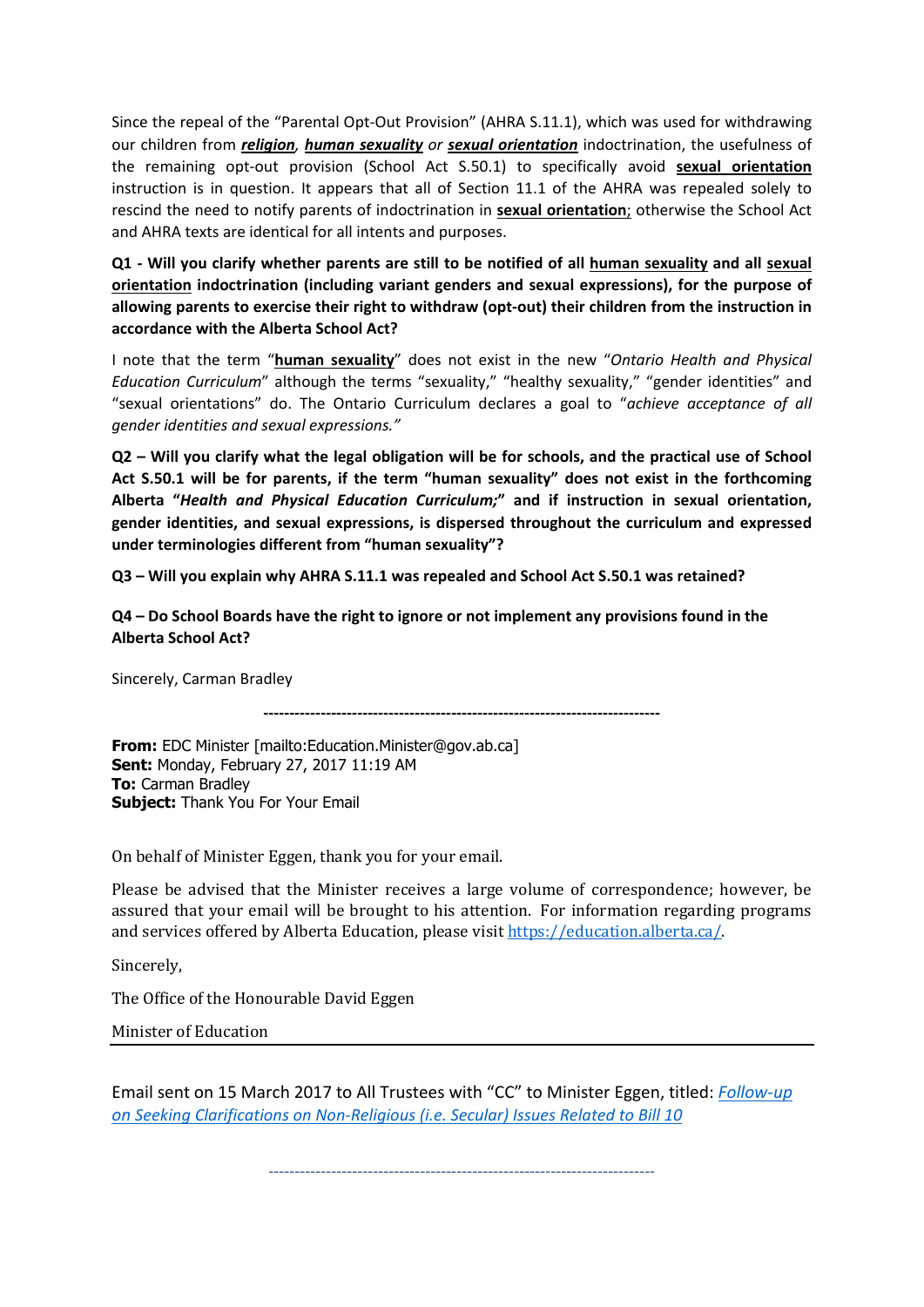**From:** EDC Minister [\[mailto:Education.Minister@gov.ab.ca\]](mailto:Education.Minister@gov.ab.ca) **Sent:** Thursday, March 16, 2017 9:55 AM **To:** Carman Bradley **Subject:** Reply from Education Minister (AR 97582)

Dear Carman Bradley,

Thank you for your February 27, 2017 email regarding Section 50.1 of the *School Act*.

The *[Act to Amend the Alberta Bill of Rights to Protect Our Children](https://education.alberta.ca/media/158726/act_to_amend_the_alberta_bill_of_rights_to_protect_our_children.pdf)*, formerly Bill 10, added sexual orientation, gender identity and gender expression to the *[Alberta Bill of Rights](http://www.qp.alberta.ca/documents/Acts/A14.pdf)* as protected grounds from discrimination. Also, in 2015 the Legislative Assembly amended the *Alberta Human Rights Act* to prohibit discrimination based on gender identity and gender expression.

Moving the parental notice requirement from the *Alberta Human Rights Act* was one of a number of amendments to the *School Act* including:

- a definition of bullying;
- responsibilities of students, parents and school boards as they relate to welcoming, caring, respectful and safe learning environments that respect diversity and nurture a sense of belonging and a positive sense of self;
- a requirement for school boards to establish, implement and maintain a related policy;
- a requirement for school boards to support students should they wish to create an organization or activity in their school that promotes equality and non-discrimination, such as (but not limited to) gay-straight/queer-straight alliances, diversity clubs, anti-racism clubs and anti-bullying clubs;
- a requirement for a code of conduct for students that addresses bullying behaviours; and
- recognizing the third week in November as Bullying Awareness and Prevention Week.

The intent of the changes is to ensure that all students benefit from safe, caring and inclusive learning environments.

All school authorities in Alberta must comply with applicable legislation, including the *School Act* and the *Alberta Human Rights Act*. Section 50.1 of the *School Act* gives parents the ability to withdraw their children from instruction or exercises that are primarily and explicitly about human sexuality or religion. Parents will also continue to receive notice where courses of study, educational programs or instructional materials, or instruction or exercises include subject matter that deals primarily and explicitly with religion or human sexuality, and there will continue to be no academic penalty for a student who is absent from that discussion or lesson.

Alberta Education provides information about Section 50.1 in the *[Guide to Education](https://education.alberta.ca/guide-to-education/the-guide-to-education/)*. Implementation of Section 50.1 is a local matter, with Section 50.2 providing a right to appeal to a board or private school operator related to failure to comply.

Our government is committed to ensuring that every student experiences a feeling of belonging and receives a high-quality education – no matter their ability, disability, language, cultural background, sexual orientation, gender identity or gender expression. In welcoming, caring, respectful and safe learning environments, diversity is respected, celebrated and recognized as a strength.

Sincerely,

David Eggen

Minister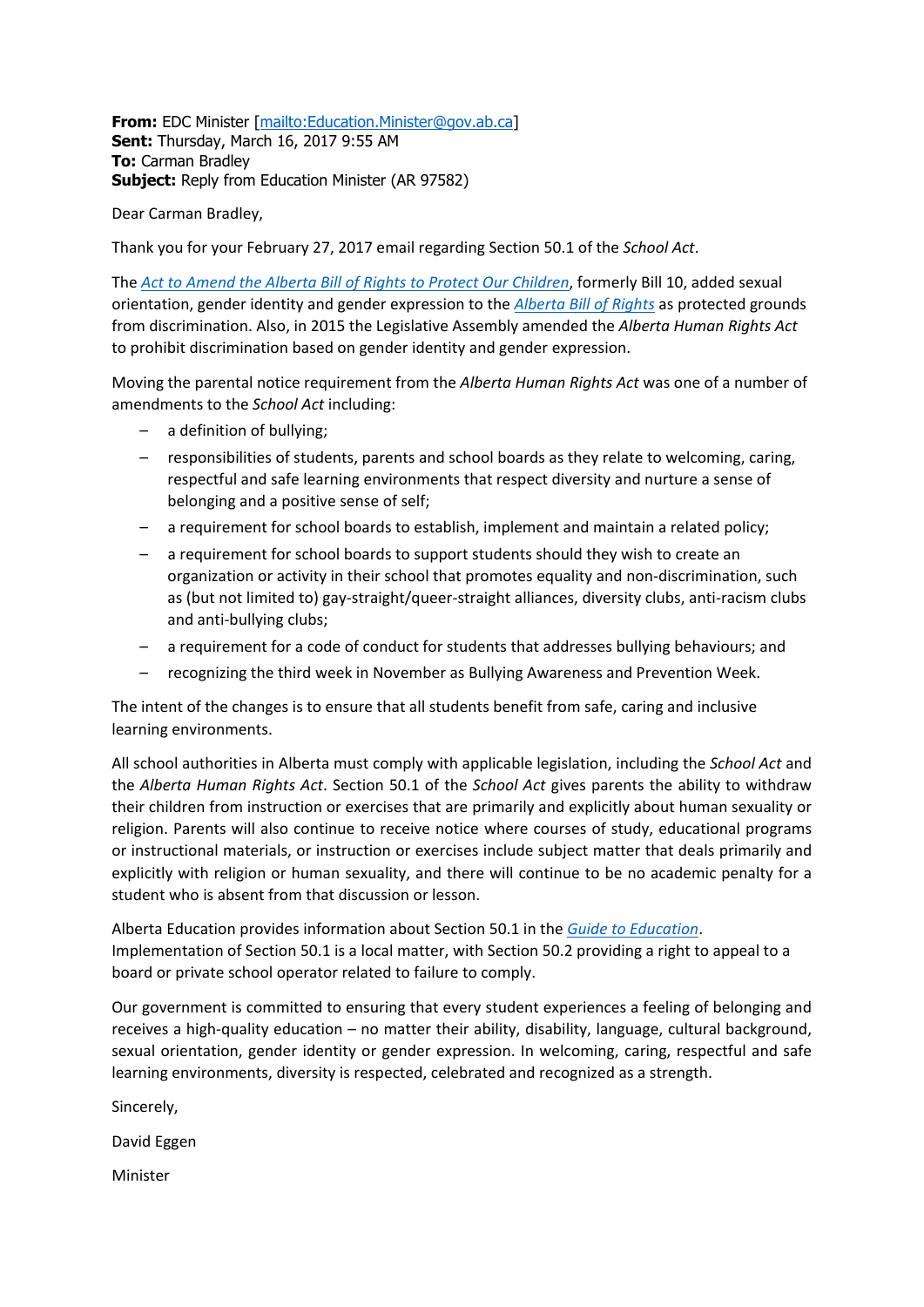---------------------------------------------------------------------

**From:** Carman Bradley **Sent:** Thursday, March 16, 2017 11:28 AM **To:** 'EDC Minister' **Subject:** RE: Reply from Education Minister (AR 97582)

Dear Minister Eggen

Thank you for getting back to me. Much appreciated.

May I be more specific in my questions of concern, which are focused on the legal definition of "Human Sexuality" for application and interpretation in School Act S. 50.1.

The Public Health Agency of Canada defines "sexuality" in *Canadian Guidelines for Sexual Health Education,* 2008, this way:

*A term that encompasses sex, gender identities and roles, sexual orientation, eroticism, pleasure, intimacy, and reproduction. Sexuality is experienced and expressed in thoughts, fantasies, desires, beliefs, attitudes, values, behaviours, practices, roles, and relationships. While sexuality can include all of these dimensions, not all of them are always experienced or expressed. Sexuality is influenced by the interaction of biological, psychological, social, economic, political, cultural, ethical, legal, historical, religious, and spiritual factors.*

> Public Health Agency of Canada, *Canadian Guidelines for Sexual Health Education*, [rev. ed.], 2008, p. 5.

The following are two simplified questions which can be answered with either a "yes" or "no" response.

1 – Does the Alberta Government declare that all School Boards should notify their district parents of courses of study, educational programs or instructional materials, or instruction or exercises, including subject-matter that deals primarily and explicitly with "*sexual orientation, sexual identity, or sexual expression*" for the purpose of allowing parents to opt their children out of this instruction? Please - Yes or No

2 – For the purpose of implementing School Act 50.1, does the Government of Alberta interpret the term/topic/curriculum category - "human sexuality," to include/incorporate/cover all indoctrination in "*sexual orientation, sexual identity, or sexual expression*"? Please - Yes or No

Your caring response to these two simplified questions would be most appreciated.

**Sincerely** 

Carman Bradley

----------------------------------------------------------------------

**From:** EDC Minister [mailto:Education.Minister@gov.ab.ca] **Sent:** Thursday, March 16, 2017 11:28 AM **To:** Carman Bradley **Subject:** Thank You For Your Email

On behalf of Minister Eggen, thank you for your email. Please be advised that the Minister receives a large volume of correspondence; however, be assured that your email will be brought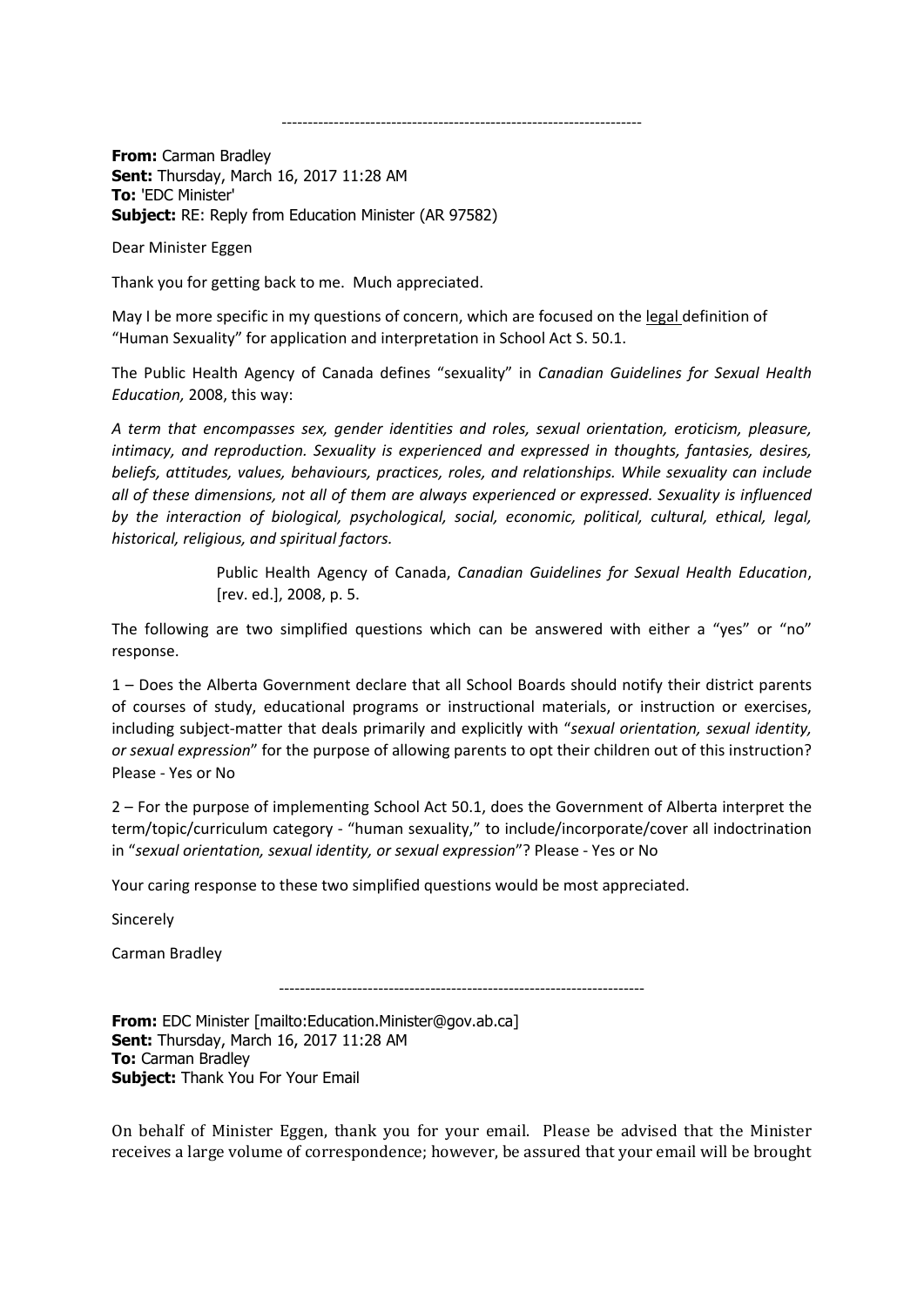to his attention. For information regarding programs and services offered by Alberta Education, please visit [https://education.alberta.ca/.](https://education.alberta.ca/)

Sincerely,

The Office of the Honourable David Eggen

Minister of Education

-------------------------------------------------------------------------

**From:** Bill 10 Court Challenge Org [\[mailto:feedback@bill10courtchallenge.org\]](mailto:feedback@bill10courtchallenge.org) **Sent:** Sunday, April 23, 2017 9:06 PM **To:** 'EDC Minister' **Subject:** School Act Section 50.1

Dear Minister Eggen

Would you please answer these two questions or indicate that a nil response is the Ministry position.

1 – For the purpose of implementing School Act 50.1, does the Government of Alberta interpret the term/topic/curriculum category - "human sexuality," to include/incorporate/cover all indoctrination in "*sexual orientation, sexual identity, or sexual expression*"? Please - Yes or No

2 - Will School Act Section 50.1 – the so-called "parental rights" clause, apply to courses of study, educational programs or instructional materials, or instruction or exercises, including subject-matter that deals primarily and explicitly with "*sexual orientation, sexual identity, or sexual expression*" once the new Education Curriculum is released? Please - Yes or No

Your caring response would be most appreciated.

Sincerely,

Carman Bradley

---------------------------------------------------------------

No response.

-----------------------------------------------------------

**From:** Bill 10 Court Challenge Org [mailto:feedback@bill10courtchallenge.org] **Sent:** Thursday, June 08, 2017 1:28 PM **To:** 'EDC Minister' **Subject:** FW: School Act Section 50.1

Dear Minister Eggen

Would you please respond to my on-going request, last sent April 23, 2017.

Sincerely,

Carman Bradley

-----------------------------------------------------------------

**From:** EDC Minister [mailto:Education.Minister@gov.ab.ca] **Sent:** Thursday, June 08, 2017 1:29 PM